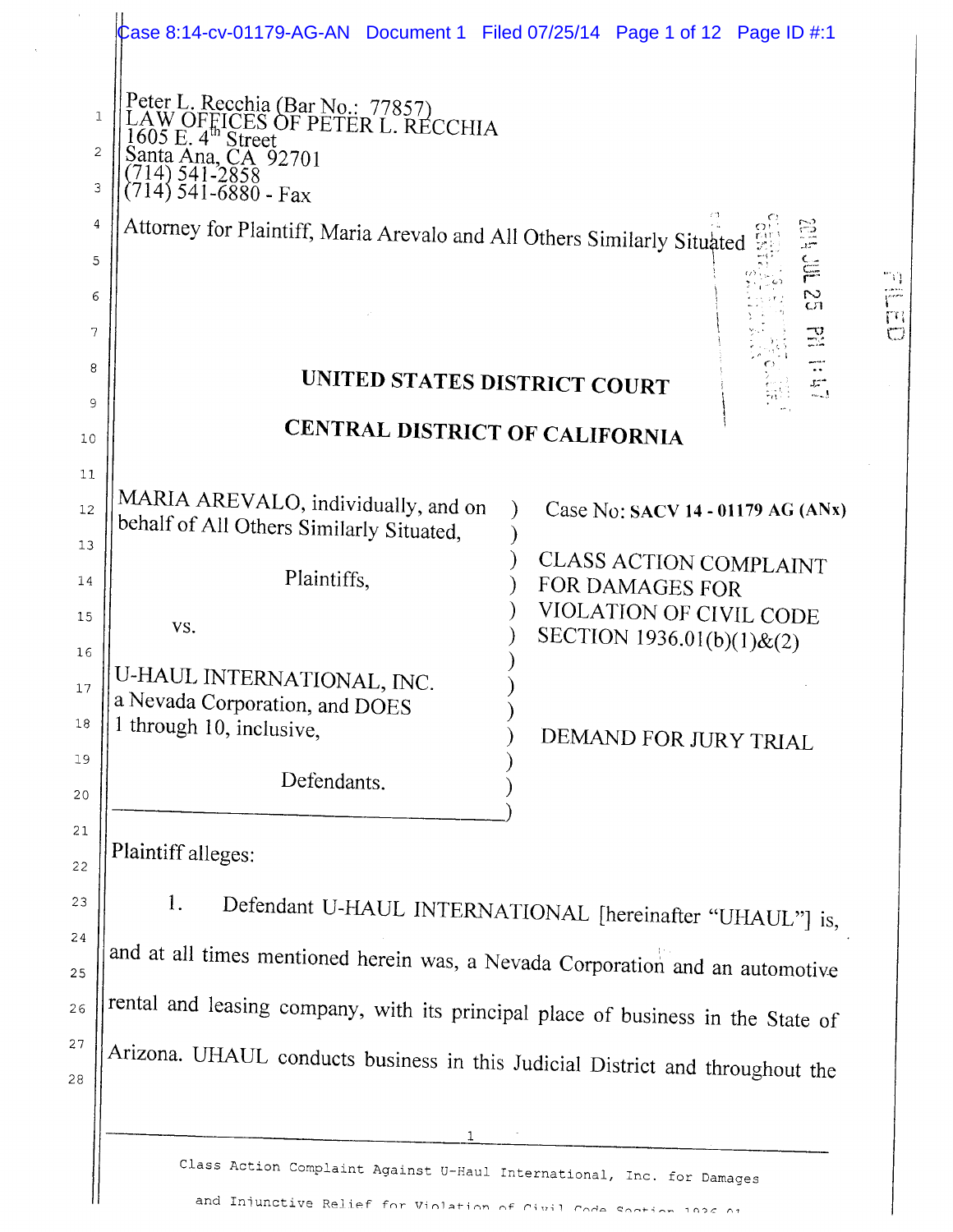United States. As such, UHAUL is subject to the provisions of California Civil Code Sec. 1936.01, and for purposes of this lawsuit, in particular Civil Code Sections 1936.01(b)(1) and 1936.01(b)(2).

1

2

3

4

5

6

1

B

9

10

11

I2

13

I4

15

16

L1

1B

19

20

2T

22

23

24

25

26

2't

2B

2. Plaintiff, MARIA AREVELO [hereinafter "PLAINTIFF"]and those similarly situated, are persons and renters of UHAUL vehicles and bring this lawsuit in that capacity.

3. Plaintiff is ignorant of the true names and capacities of Defendants sued herein as Does 1 through 10, inclusive, and therefore sues these Defendants by such fictitious names. Plaintiff will amend this complaint to allege their true names and capacities when ascertained. Plaintiff is informed and believes, and thereon alleges, that each of such fictitiously named Defendants is responsible in some manner for the occurrences herein alleged and that Plaintiff's damages as herein alleged were proximately caused by such Defendants' acts.

4. At all times herein mentioned, each of the Defendants was an agent, servant and employee of each of the remaining Defendants, and in doing the things hereinafter described was acting within the course and scope of such agency, servitude and employment, and with the permission and consent of his or her-Defendants. Plaintiff is informed and believes and thereon alleges that Defendants, and each of them, did join together in their conduct and formed a civil conspiracy to violate the rights of Plaintiff. Each of the Defendants in furtherance of the

Class Action Complaint Against U-Haul International, Inc. for Damages and Injunctive Relief for Violation of Civil Code Section 1936.01

 $\overline{2}$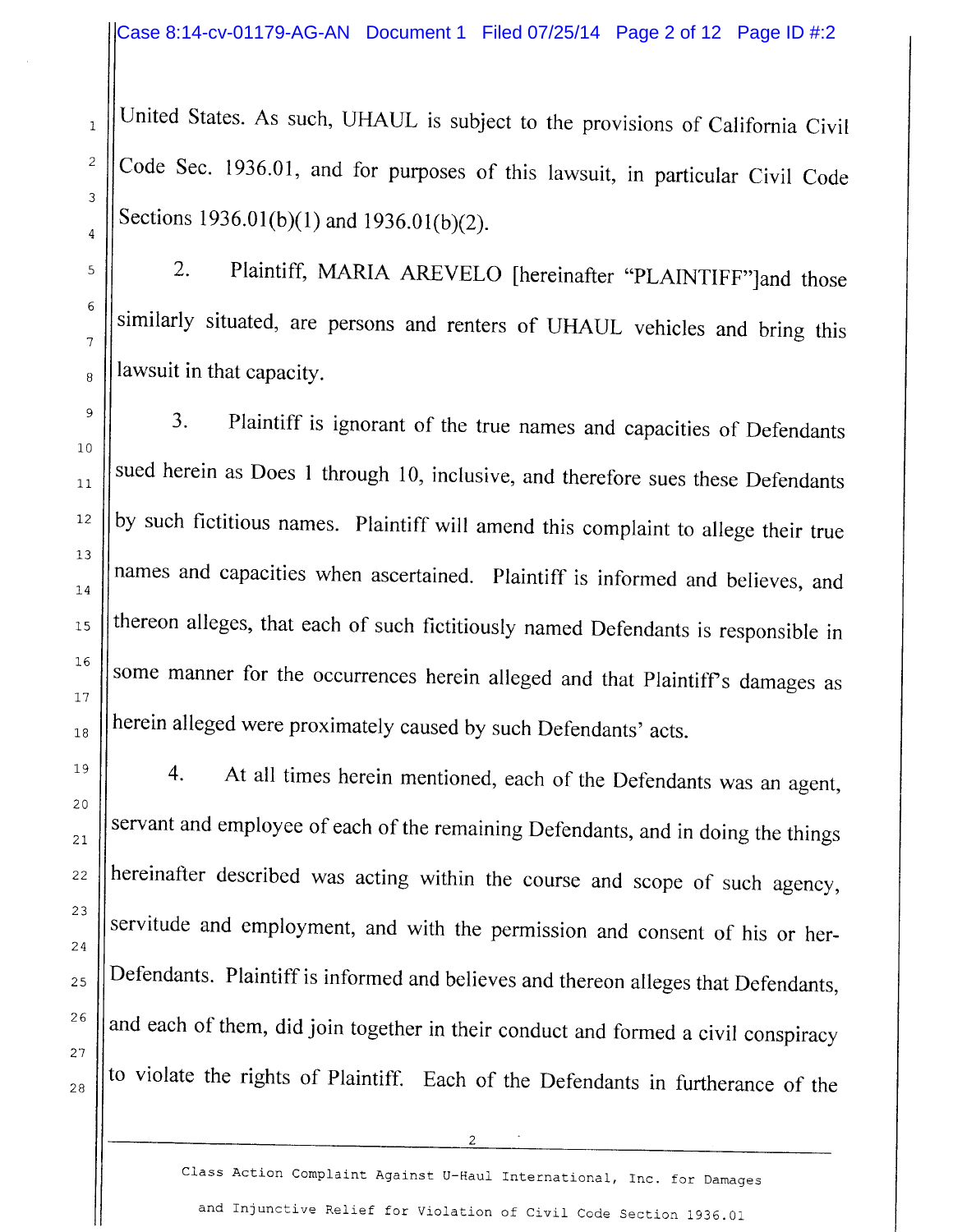conspiracy did one or more acts as alleged herein by lending aid and encouragement to and/or ratifying or adopting the acts of the others of these Defendants in the manner alleged herein and in specific by ratifying and adopting the unfair debt collection practices alleged in this complaint.

### JURISDICTION AND VENUE

5. Jurisdiction is conferred upon this Court pursuant to diversity of citizenship,2S USC Section 1332 in that this is a class action in which the amount in controversy exceeds \$5 million and defendants are citizens of states other than California.

6. Venue is proper in the Central District of Califomia pursuant to 2g USC 1391(b) in that the unlawful conduct that gave rise to these claims occurred within this Judicial District.

## FACTS COMMON TO THE CLAIMS ALLEGED HEREIN

7. This is a class action on behalf of persons who have rented vehicles from UHAUL in California and throughout the United States who were subject to [a] UHAUL's advertising, which failed to give notice that UHAUL's daily base rental fee includes an additional mandatory Environmental fee as a condition of renting a UHAUL vehicle; and, [b] that UHAUL provided each of these persons a quote and imposed charges for a daily rental rate that includes an Environmental fee as a mandatory condition of renting the vehicle, that was not

3

1

2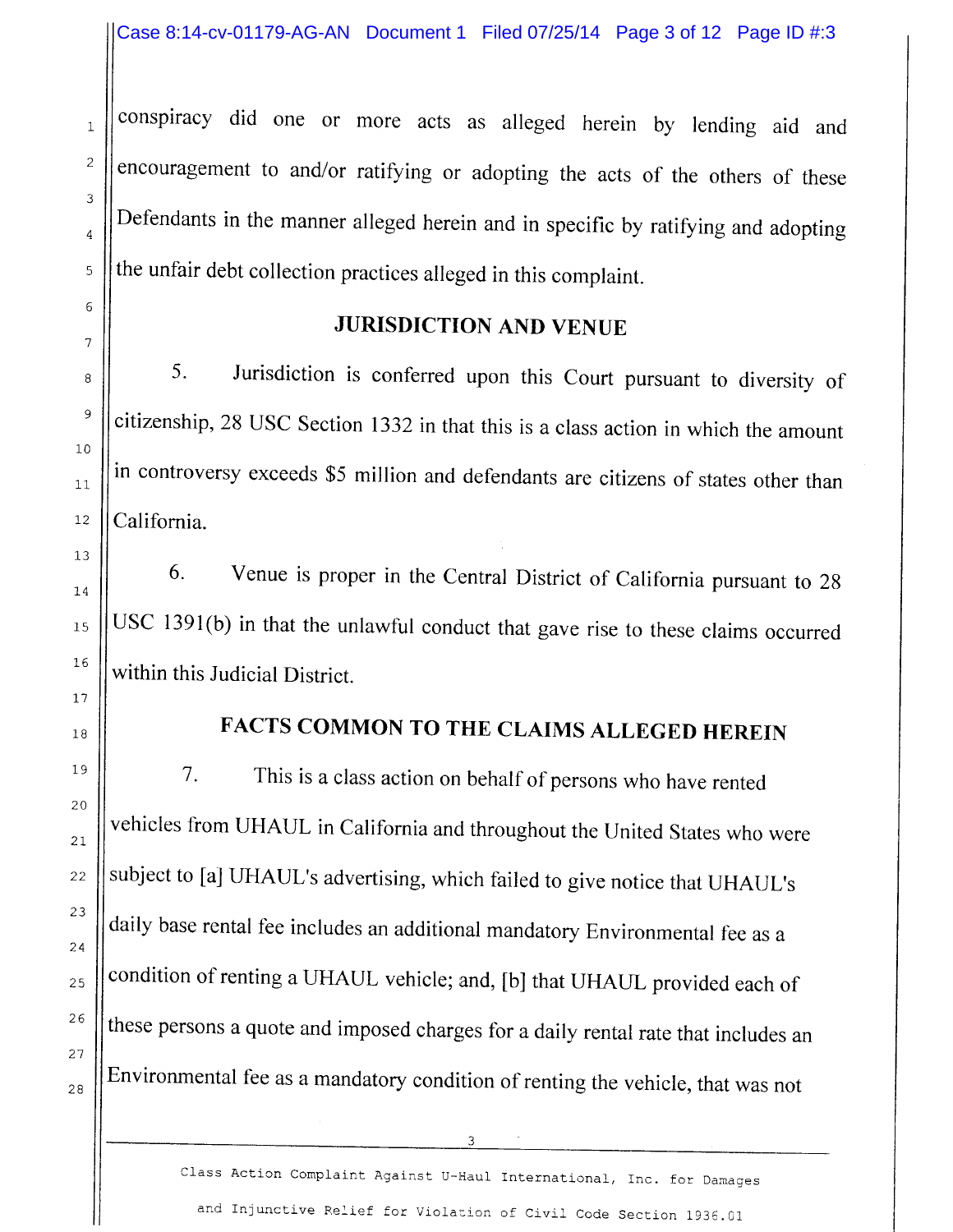listed as part of the daily base rate. PLAINTIFF seeks damages for herself, and on behalf of those similarly situated, including restitution and appropriate injunctive relief, pursuant to Civil Code Section 1936.01(b)(9)(c), for these violations as more fully described below.

I

2

3

4

5

6

1

B

9

10

11

I2

l3

74

15

16

L1

1B

19

20

2L

22

23

24

25

26

21

2B

## FIRST CAUSE OF CAUSE OF ACTION Violation of Civil Code Section  $1936.01(b)(1)$

8. PLAINTIFF realleges and incorporates by reference paragraphs <sup>I</sup> through 7, as if set forth herein.

9. On or about July 11, 2014, PLAINTIFF accessed UHAUL's website in anticipation of renting a vehicle from UHAUL. The information on the website advertised rental prices for various sizes of vehicles and quoted daily prices such as the following: \$19.95 plus mileage fees and \$29.95 plus mileage fees. The advertisement of these quotes made no reference that an additional Environmental fee was a mandatory condition of renting the vehicle.

10. PLAINTIFF then telephoned the Costa Mesa, California, Newport Blvd., UHAUL location to reserve a vehicle for the following day, July 12, 2014. UFIAUL advised PLAINTIFF a \$19.95 vehicle was not available, but a \$29.95 was available. UHAUL then advised PLAINTIFF the rental fee would be \$29.95 per day plus mileage charges. UHAUL failed to advise PLAINTIFF that a mandatory Environmental fee would be added to the base rental fee of \$2g.g5 as a condition

 $\boldsymbol{4}$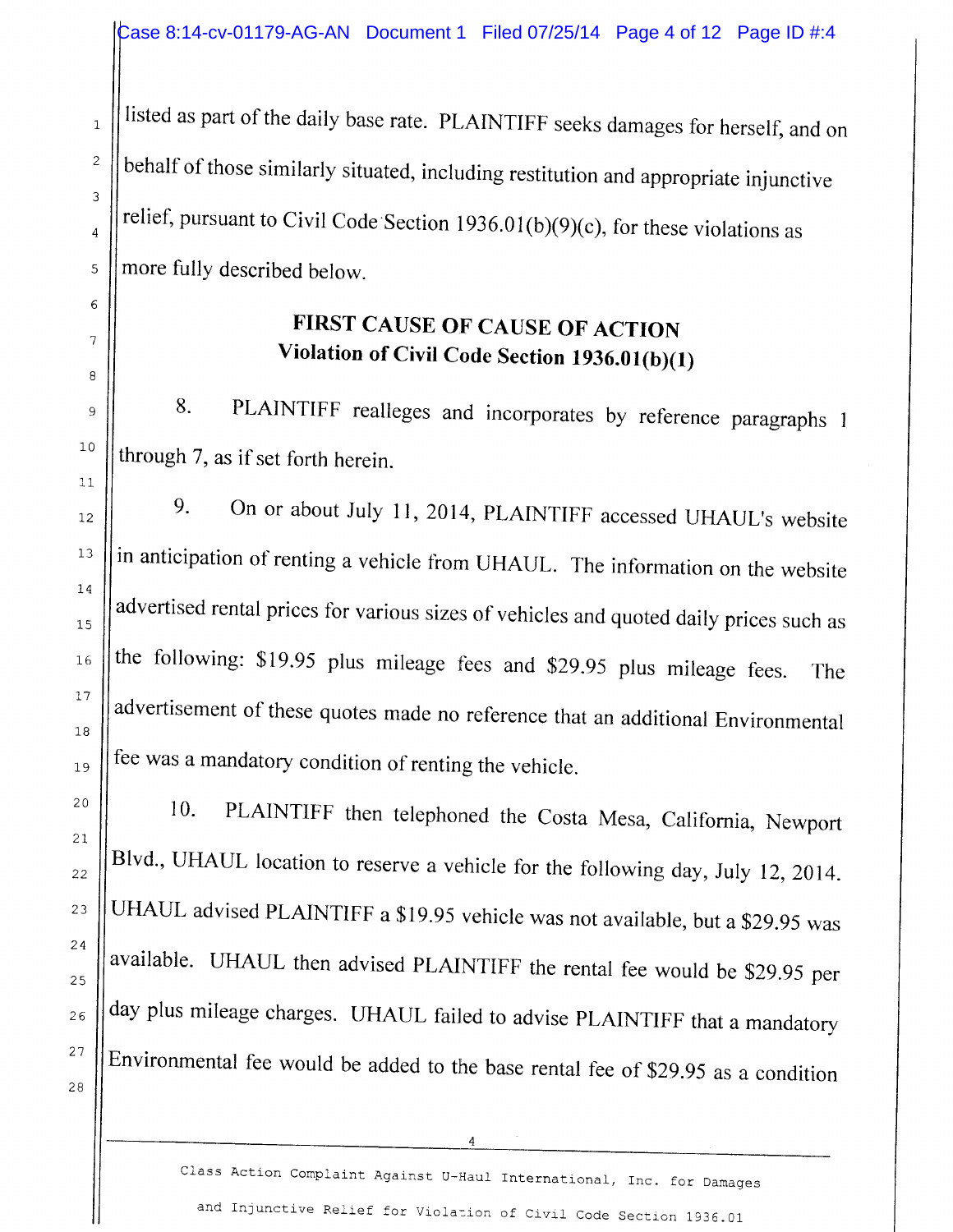of renting the vehicle, thus making the actual daily rate \$30.95, instead of \$29.95.

11. Plaintiff is informed and believes and thereon alleges that every person who rents vehicles from UHAUL in California and throughout the United States is subject to UHAUL's false advertising of its daily rates, which do not list the mandatory Environmental fee, and that UHAUL fails to list the Environmental fee in its quotes.

12. UHAUL's advertising and quoting a rental rate that does not include the mandatory Environmental fee is in violation of Civil Code Section  $1936.01(b)(1)$ . As such, PLAINTIFF and those similarly situated, are entitled under Civil Code Section  $1936.01(b)(9)(c)$ , to damages, restitution, and injunctive relief according to proof at the time of trial.

# SECOND CAUSE OF CAUSE OF ACTION Violation of Civil Code Section  $1936.01(b)(2)$

13. PLAINTIFF realleges and incorporates by reference paragraphs 1 through 12, as if set forth herein.

14. On July 12, 2014, PLAINTIFF arrived at the Costa Mesa, California, Newport Blvd., UHAUL location to rent the vehicle she had reserved the day before. In preparing the paperwork for the rental UHAUL added to the rental contract, as a separate line item added to the daily rate, a \$1.00 Environmental fee.

1

Class Action Complaint Against U-Haul International, Inc. for Damages and Injunctive Relief for Violation of Civil Code Section 1936.01

5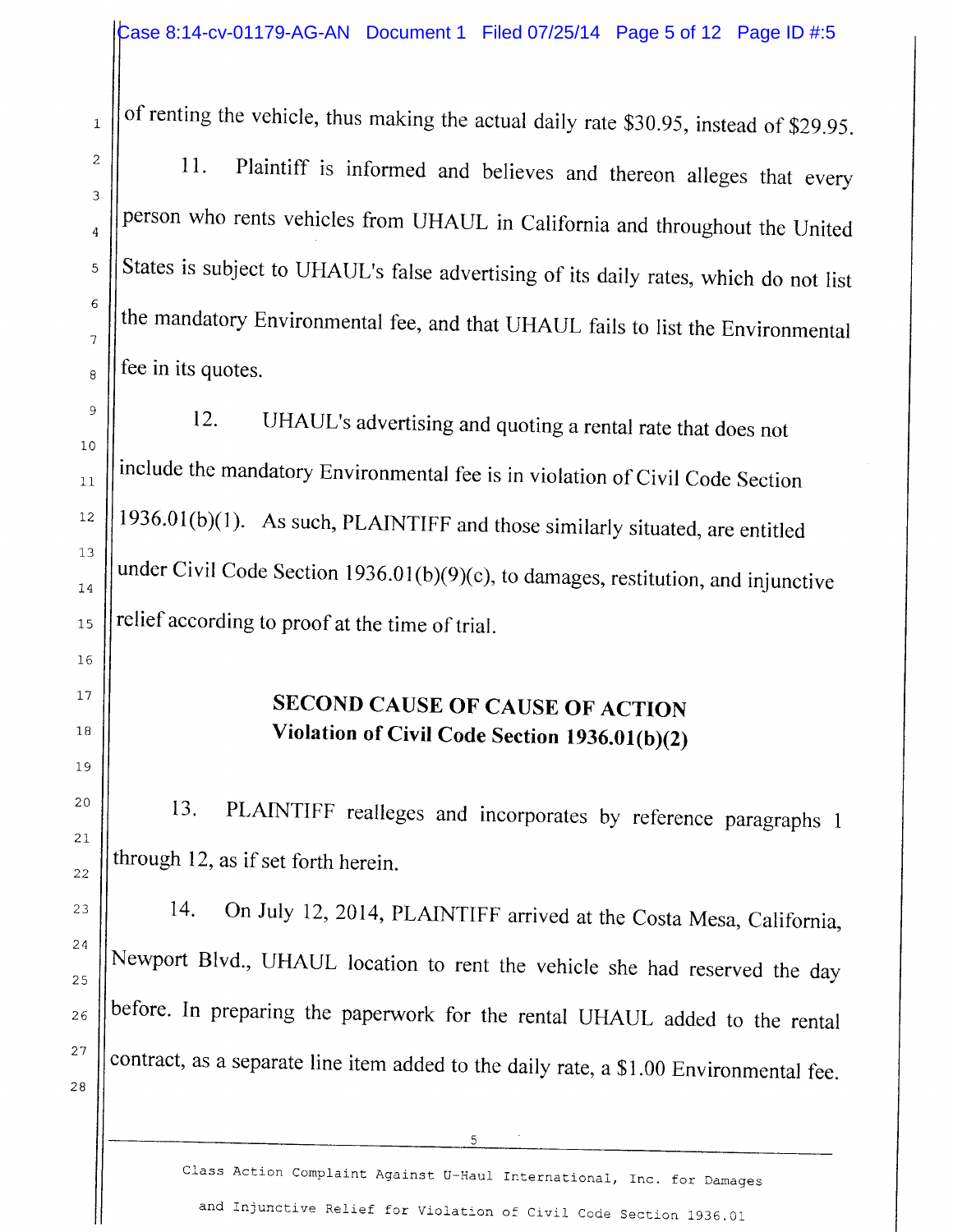This additional fee increased the daily base amount of \$29.95 to \$30.95. The Environmental fee was a mandatory condition of renting the vehicle.

15. Plaintiff rented the UHAUL vehicle and, at the time she returned it the following day the Environmental fee was included as part of her payment on the rental contract. Plaintiff is informed and believes that every person who rents UHAUL vehicles in California and throughout the United States must pay the Environmental fee in the sum of from \$1.00 to \$5.00 per day as a mandatory condition added on to the base rental fee that UHAIJL advertises. This additional fee adds to the daily base rate, since it is a condition in order to rent a UHAUL vehicle.

16. UHAUL's charging a rental rate that includes the mandatory Environmental fee is in violation of Civil Code Section  $1936.01(b)(2)$ . As such, PLAINTIFF and those similarly situated, are entitled, under Civil Code Section  $1936.01(b)(9)(c)$ , damages, restitution, and injunctive relief under according to proof at the time of trial.

## CLASS ACTION ALLEGATIONS

17. PLAINTIFF brings this action under Rule 23 of the Federal Rules of Civil Procedure, on behalf of all persons who rented a UHAUL vehicle in California and were charged a base rental rate as well as a separate Environmental fee during the time period from March 4, 2008, through the time of trial in this

6

Class Action Complaint Against U-Haul International, Inc. for Damages and Injunctive Relief for Violation of Civil Code Section 1936.01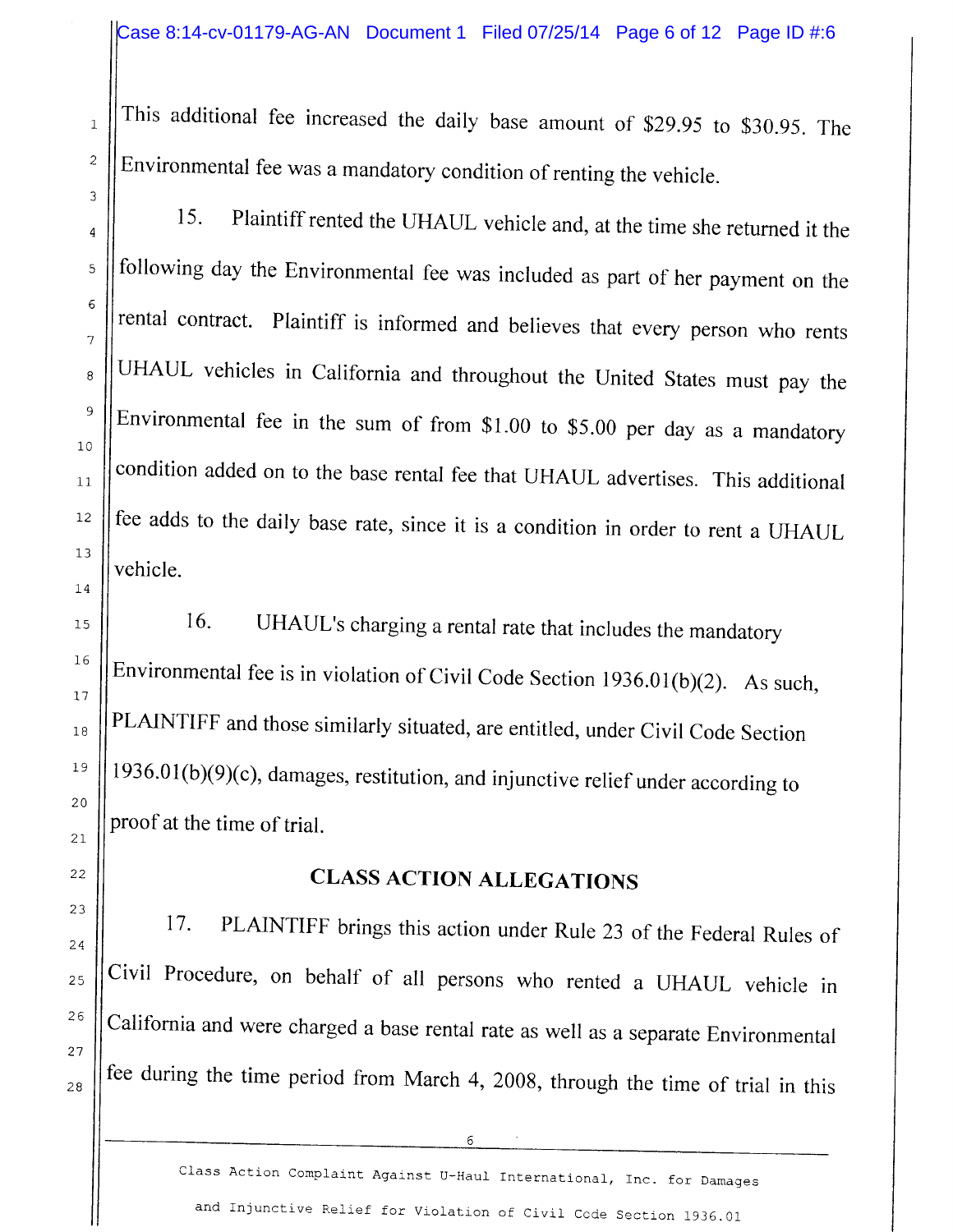action. UHAIJL began charging the Environmental fee at all its locations March 4, 2008, at which time all UFIAUL rental customers became subject to it.

18. Class action treatment is appropriate here, because among other things:

A. The class is sufficiently numerous, involving all individuals in the State of California who have rented UHAUL vehicles during this time period, which are estimated to exceed well over 5 million days of rentals, which included payment of the mandatory environmental fee of at least \$1.00 per rental day.

B. The action involves questions of law and fact common to all putative class members, including but not limited to All individuals in the State of California who have wrongly incurred the mandatory Environmental fee as part of the base price of UHAUL's daily rental rate.

C. PLAINTIFF's claims are typical of the claims that could be asserted by members of the class, and PLAINTIFF is a member of the class;

D. PLAINTIFF and her counsel are adequate to represent the class and have no known conflicts of interest with any class members;

E. Class treatment is superior to individual actions and the common questions raised by this litigation predorninate over individual issues.

26 27

///

///

1

2

3

4

5

 $\epsilon$ 

'1

B

9

10

11

12

13

T4

15

16

I1

1B

19

20

27

22

23

24

25

2B

Class Action Complaint Against U-Haul International, Inc. for Damages and Injunctive Relief for Violation of Civil Code Section 1936.01

 $\overline{7}$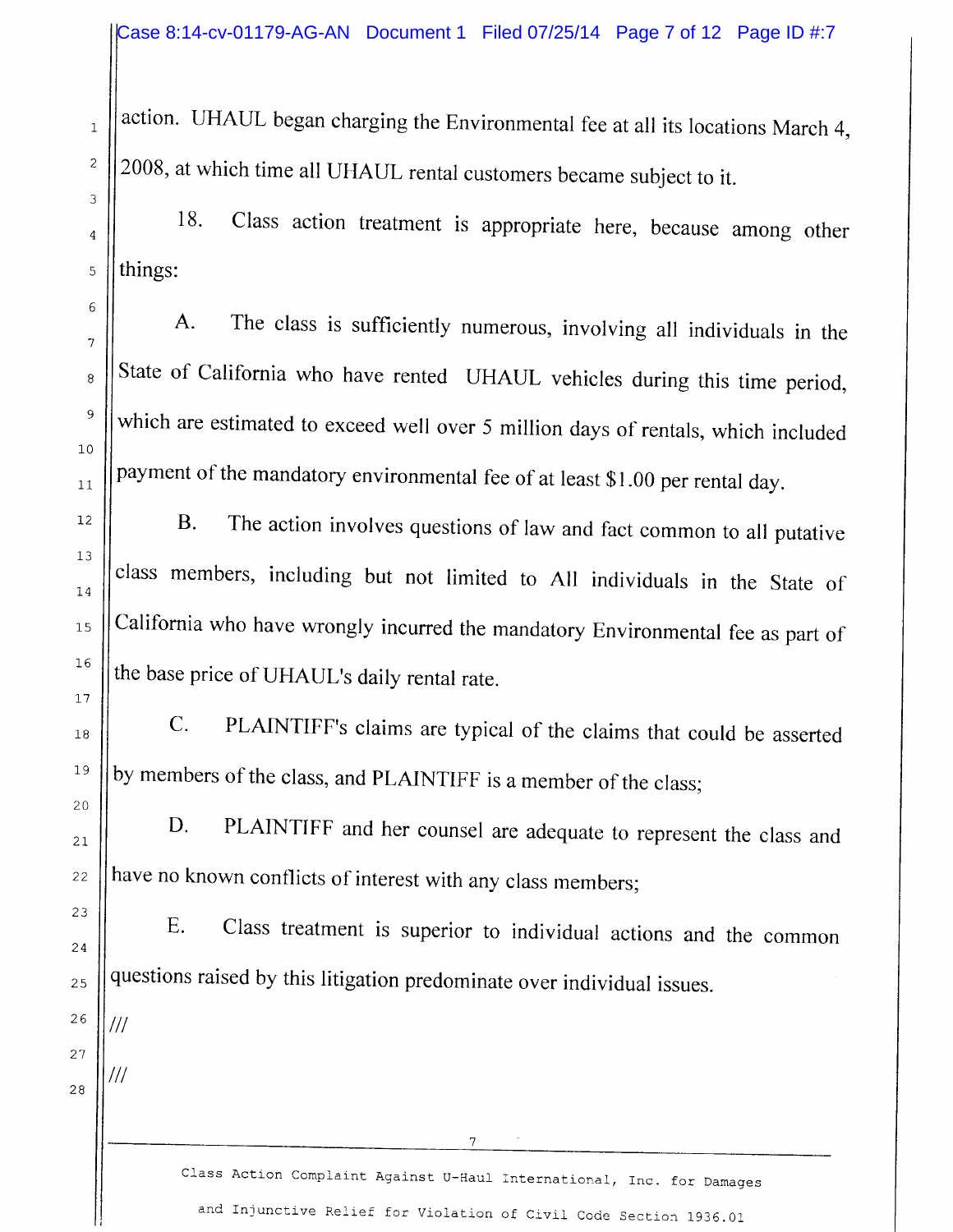///

#### **RELIEF SOUGHT**

WHEREFORE, PLAINTIFF prays for judgment against UHAUL as follows:

1. For an Order determining this action is a proper class action under FRCP, Rule 23, and designating PLAINTIFF and her counsel as counsel for the Class:

2. For an Order awarding damages against UHAUL and in favor of the representative PLAINTIFF and all rnembers of the Class the full amount of injuries determined to have been sustained by them on account of the violations pursuant to Civil Code Section 1936.01(b)(9)(c);

3. For an injunction under Civil Code Section 1936.01(b)(9)(c); ordering UHAUL to clearly and conspicuously advertise and display the Environmental fee as a mandatory part of the based daily rental rates and to include the mandatory Environmental fee as part of the daily base rental rate in all of its quotes and rental contracts:

4. For reasonable attorney's fees;

5. For costs of suit incurred herein; and,

6. For such other and further relief as the Court may deem just and fair.

> Class Action Complaint Against U-Haul International, Inc. for Damages and Injunctive Relief for Violation of Civil Code Section 1936.01

8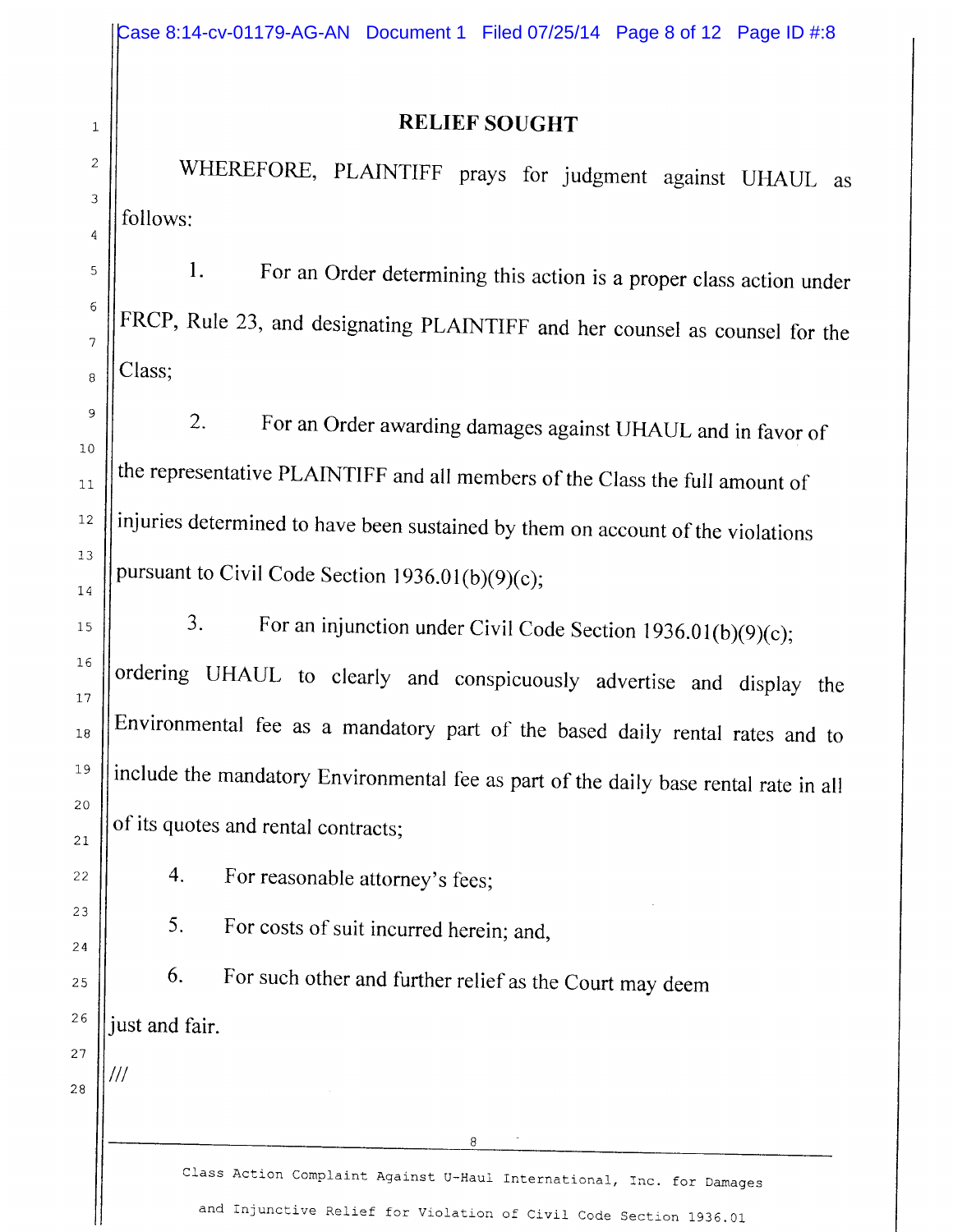|                  | Case 8:14-cv-01179-AG-AN Document 1 Filed 07/25/14 Page 9 of 12 Page ID #:9                                                                |
|------------------|--------------------------------------------------------------------------------------------------------------------------------------------|
|                  |                                                                                                                                            |
| $\mathbf 1$      |                                                                                                                                            |
| $\boldsymbol{2}$ |                                                                                                                                            |
| 3                | <b>DEMAND FOR JURY TRIAL</b>                                                                                                               |
| 4                | PLAINTIFF hereby demands a trial by jury on each cause of action.                                                                          |
| 5                |                                                                                                                                            |
| 6                |                                                                                                                                            |
| 7                | LAW OFFICES OF PETER L. RECCHIA                                                                                                            |
| 8                |                                                                                                                                            |
| 9                | PETER/L. RECCHIA, Attorney for Plaintiff,                                                                                                  |
| 10               | Maria Arevalo, and All Others Similarly Situated                                                                                           |
| 11               |                                                                                                                                            |
| 12               |                                                                                                                                            |
| $13\,$           |                                                                                                                                            |
| 14               |                                                                                                                                            |
| 15               |                                                                                                                                            |
| 16               |                                                                                                                                            |
| 17               |                                                                                                                                            |
| 18               |                                                                                                                                            |
| 19<br>20         |                                                                                                                                            |
| 21               |                                                                                                                                            |
| 22               |                                                                                                                                            |
| 23               |                                                                                                                                            |
| 24               |                                                                                                                                            |
| 25               |                                                                                                                                            |
| 26               |                                                                                                                                            |
| 27               |                                                                                                                                            |
| 28               |                                                                                                                                            |
|                  |                                                                                                                                            |
|                  | 9                                                                                                                                          |
|                  | Class Action Complaint Against U-Haul International, Inc. for Damages<br>and Injunctive Relief for Violation of Civil Code Section 1936.01 |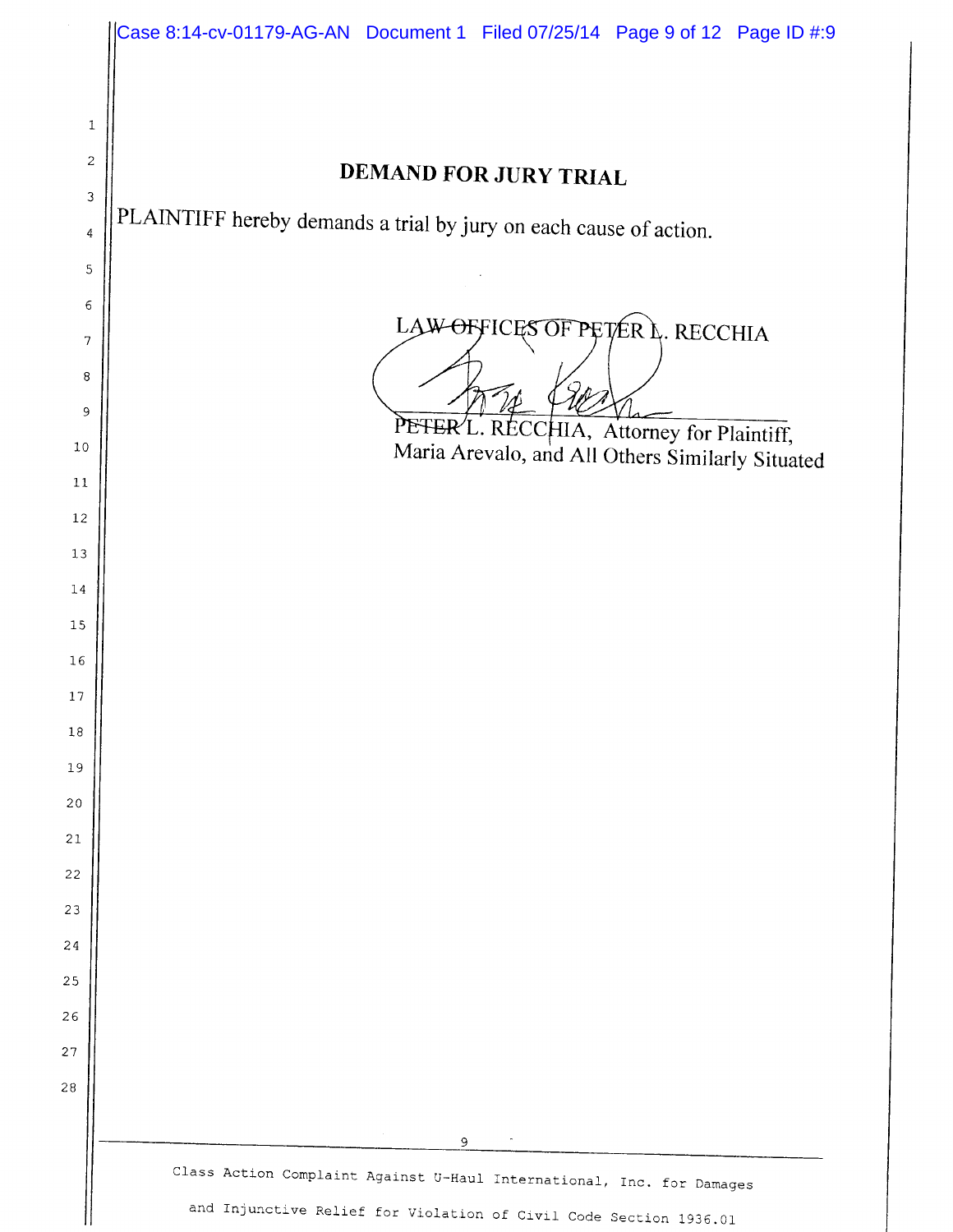#### Case 8:14-cv-01179-AG-AN Document 1 Filed 07/25/14 Page 10 of 12 Page ID #:10

#### UNITED STATES DISTRICT COURT, CENTRAL DISTRICT OF CALIFORNIA co o

|                                                                                                                                                                                                                                          |                                                      |                                                                  | CIVIL COVER SHEET                         |                                                                                                                                                                    |                                                                                                   |                                                   |                                                                       |           |  |  |
|------------------------------------------------------------------------------------------------------------------------------------------------------------------------------------------------------------------------------------------|------------------------------------------------------|------------------------------------------------------------------|-------------------------------------------|--------------------------------------------------------------------------------------------------------------------------------------------------------------------|---------------------------------------------------------------------------------------------------|---------------------------------------------------|-----------------------------------------------------------------------|-----------|--|--|
| I. (a) PLAINTIFFS ( Check box if you are representing yourself<br>MARIA AREVALO, individually, and on behalf of All Others Similarly Situated,                                                                                           |                                                      |                                                                  |                                           | <b>DEFENDANTS</b>                                                                                                                                                  | U-HAUL INTERNATIONAL, INC.                                                                        |                                                   | (Check box if you are representing yourself [                         |           |  |  |
| (b) County of Residence of First Listed Plaintiff<br>(EXCEPT IN U.S. PLAINTIFF CASES)                                                                                                                                                    |                                                      | ORANGE                                                           |                                           |                                                                                                                                                                    | County of Residence of First Listed Defendant<br>(IN U.S. PLAINTIFF CASES ONLY)                   |                                                   | <b>MARICOPA</b>                                                       |           |  |  |
| (c) Attorneys (Firm Name, Address and Telephone Number) If you are<br>representing yourself, provide the same information.<br>LAW OFFICES OF PETER L. RECCHIA<br>1605 E. 4TH Street, Ste. 250, Santa Ana, CA 92701<br>$(714) 541 - 2858$ |                                                      |                                                                  |                                           | <b>UNKNOWN</b>                                                                                                                                                     | representing yourself, provide the same information.                                              |                                                   | Attorneys (Firm Name, Address and Telephone Number) If you are        |           |  |  |
| II. BASIS OF JURISDICTION (Place an X in one box only.)                                                                                                                                                                                  |                                                      |                                                                  |                                           |                                                                                                                                                                    | (Place an X in one box for plaintiff and one for defendant)                                       |                                                   | <b>III. CITIZENSHIP OF PRINCIPAL PARTIES-For Diversity Cases Only</b> |           |  |  |
| 1. U.S. Government<br>Plaintiff                                                                                                                                                                                                          | 3. Federal Question (U.S.<br>Government Not a Party) | Citizen of This State                                            |                                           | PTF<br><b>DEF</b><br>lхI<br>$\overline{1}$                                                                                                                         | Incorporated or Principal Place<br>of Business in this State                                      |                                                   |                                                                       |           |  |  |
| 2. U.S. Government<br>Defendant                                                                                                                                                                                                          | ΙXΙ<br>of Parties in Item III)                       | 4. Diversity (Indicate Citizenship                               |                                           | Citizen of Another State<br>$\overline{2}$<br>- 1<br>$\overline{2}$<br>Incorporated and Principal Place<br>of Business in Another State<br>Citizen or Subject of a |                                                                                                   |                                                   |                                                                       |           |  |  |
| IV. ORIGIN (Place an X in one box only.)                                                                                                                                                                                                 |                                                      |                                                                  | Foreign Country                           |                                                                                                                                                                    | $\mathsf{L}$<br>$\overline{\mathbf{3}}$<br>3                                                      | Foreign Nation                                    |                                                                       | 6<br>II 6 |  |  |
| 1. Original<br>$\overline{\times}$<br>Proceeding<br>V. REQUESTED IN COMPLAINT: JURY DEMAND:                                                                                                                                              | 2. Removed from<br>State Court                       | 3. Remanded from<br>Appellate Court<br>$ \overline{\times} $ Yes | 4. Reinstated or<br>Reopened<br><b>No</b> |                                                                                                                                                                    | 5. Transferred from Another<br>District (Specify)<br>(Check "Yes" only if demanded in complaint.) |                                                   | 6. Multi-<br>District<br>Litigation                                   |           |  |  |
| CLASS ACTION under F.R.Cv.P. 23:<br>VI. CAUSE OF ACTION (Cite the U.S. Civil Statute under which you are filing and write a brief statement of cause. Do not cite jurisdictional statutes unless diversity.)                             |                                                      | $ \times $ Yes<br>No<br>28 U.S.C. Section 1332;                  |                                           |                                                                                                                                                                    | 280.5.c.139(6)                                                                                    |                                                   | MONEY DEMANDED IN COMPLAINT: \$5,000,000+                             |           |  |  |
| VII. NATURE OF SUIT (Place an X in one box only).                                                                                                                                                                                        |                                                      |                                                                  |                                           |                                                                                                                                                                    |                                                                                                   |                                                   |                                                                       |           |  |  |
| <b>OTHER STATUTES</b>                                                                                                                                                                                                                    | <b>CONTRACT</b>                                      | REAL PROPERTY CONT.                                              |                                           | <b>IMMIGRATION</b>                                                                                                                                                 |                                                                                                   | <b>PRISONER PETITIONS</b>                         | <b>PROPERTY RIGHTS</b>                                                |           |  |  |
| 375 False Claims Act<br>400 State                                                                                                                                                                                                        | 110 Insurance                                        | 240 Torts to Land                                                |                                           | 462 Naturalization<br>Application                                                                                                                                  |                                                                                                   | Habeas Corpus:                                    | 820 Copyrights                                                        |           |  |  |
| Reapportionment                                                                                                                                                                                                                          | 120 Marine                                           | 245 Tort Product<br>Liability                                    |                                           | 465 Other                                                                                                                                                          |                                                                                                   | 463 Alien Detainee                                | 830 Patent                                                            |           |  |  |
| 410 Antitrust                                                                                                                                                                                                                            | 130 Miller Act                                       | 290 All Other Real<br>Property                                   |                                           | Immigration Actions                                                                                                                                                | Sentence                                                                                          | 510 Motions to Vacate                             | 840 Trademark                                                         |           |  |  |
| 430 Banks and Banking                                                                                                                                                                                                                    | 140 Negotiable<br>Instrument                         | <b>TORTS</b>                                                     |                                           | <b>TORTS</b><br>PERSONAL PROPERTY                                                                                                                                  | 530 General                                                                                       |                                                   | <b>SOCIAL SECURITY</b>                                                |           |  |  |
| 450 Commerce/ICC<br>Rates/Etc.                                                                                                                                                                                                           | 150 Recovery of                                      | PERSONAL INJURY                                                  |                                           | 370 Other Fraud                                                                                                                                                    |                                                                                                   | 535 Death Penalty<br>Other:                       | 861 HIA (1395ff)                                                      |           |  |  |
| 460 Deportation                                                                                                                                                                                                                          | Overpayment &<br>Enforcement of                      | 310 Airplane                                                     |                                           | 371 Truth in Lending                                                                                                                                               |                                                                                                   |                                                   | 862 Black Lung (923)                                                  |           |  |  |
| 470 Racketeer Influ-<br>enced & Corrupt Org.                                                                                                                                                                                             | Judgment<br>151 Medicare Act                         | 315 Airplane<br><b>Product Liability</b><br>320 Assault, Libel & |                                           | 380 Other Personal<br>Property Damage                                                                                                                              | 550 Civil Rights                                                                                  | 540 Mandamus/Other                                | 863 DIWC/DIWW (405 (g))<br>864 SSID Title XVI                         |           |  |  |
| 480 Consumer Credit                                                                                                                                                                                                                      | 152 Recovery of<br>$D = F \cdot \cdot \cdot F = F$   | Slander<br>330 Fed. Employers' IF                                |                                           | 385 Property Damage                                                                                                                                                |                                                                                                   | 555 Prison Condition<br><b>S60 Civil Dotaines</b> | 865 RSI (405 (q))                                                     |           |  |  |

| FOR OFFICE USE ONLY:                       | Case Number:                             |   | SACV 14 - 01179 AG (ANx)                    |                                         |                                          |      |                                          |
|--------------------------------------------|------------------------------------------|---|---------------------------------------------|-----------------------------------------|------------------------------------------|------|------------------------------------------|
| <b>State Statutes</b>                      | Ejectment                                |   | Personal Injury<br><b>Product Liability</b> | 448 Education                           | 791 Employee Ret. Inc.<br>Security Act   |      |                                          |
| 950 Constitutionality of                   | 220 Foreclosure<br>230 Rent Lease &      |   | Product Liability<br>368 Asbestos           | 446 American with<br>Disabilities-Other | 790 Other Labor<br>Litigation            |      |                                          |
| Act/Review of Appeal of<br>Agency Decision | 210 Land<br>Condemnation                 |   | Pharmaceutical<br>Personal Injury           | Disabilities-<br>Employment             | 751 Family and Medical<br>Leave Act      |      |                                          |
| 899 Admin. Procedures                      | <b>REAL PROPERTY</b>                     |   | Product Liability<br>367 Health Care/       | 445 American with                       | 740 Railway Labor Act                    |      |                                          |
| 896 Arbitration                            | 196 Franchise                            |   | 365 Personal Injury-                        | 443 Housing/<br>Accommodations          | Relations                                |      |                                          |
| Act                                        | Product Liability                        |   | 362 Personal Injury-<br>Med Malpratice      | 442 Employment                          | Act<br>720 Labor/Mqmt.                   |      |                                          |
| 895 Freedom of Info.                       | Contract<br>195 Contract                 | ⊠ | Injury                                      | 441 Voting                              | 710 Fair Labor Standards                 |      |                                          |
| 893 Environmental<br><b>Matters</b>        | 190 Other                                |   | 360 Other Personal                          | 440 Other Civil Rights                  | <b>LABOR</b>                             |      |                                          |
| 891<br>Agricultural Acts                   | Suits                                    |   | 355 Motor Vehicle<br>Product Liability      | <b>CIVIL RIGHTS</b>                     | 690 Other                                |      |                                          |
| Actions                                    | 160 Stockholders'                        |   | 350 Motor Vehicle                           | 423 Withdrawal 28<br><b>USC 157</b>     | Seizure of Property 21<br><b>USC 881</b> | نــا | 7609                                     |
| 890 Other Statutory                        | Overpayment of<br>Vet. Benefits          |   | 345 Marine Product<br>Liability             | <b>USC 158</b>                          | 625 Drug Related                         |      | Defendant)<br>871 IRS-Third Party 26 USC |
| 850 Securities/Com-<br>modities/Exchange   | 153 Recovery of                          |   | 340 Marine                                  | 422 Appeal 28                           | Confinement<br><b>FORFEITURE/PENALTY</b> |      | 870 Taxes (U.S. Plaintiff or             |
| 490 Cable/Sat TV                           | Defaulted Student  <br>Loan (Excl. Vet.) |   | Liability                                   | Product Liability<br><b>BANKRUPTCY</b>  | 560 Civil Detainee<br>Conditions of      |      | <b>FEDERAL TAX SUITS</b>                 |
| 480 Consumer Credit                        | 152 Recovery of                          |   | Slander<br>330 Fed. Employers'              | 385 Property Damage                     | 555 Prison Condition                     |      | 865 RSI (405 (g))                        |
| enced & Corrupt Org.                       | 151 Medicare Act                         |   | 320 Assault, Libel &                        | 380 Other Personal<br>Property Damage   | 550 Civil Rights                         |      | 864 SSID Title XVI                       |
| 470 Racketeer Influ-                       |                                          |   | Product Liability                           |                                         |                                          |      | $003$ DIMC/DIMM (403 (G))                |

#### $CV-71(06/14)$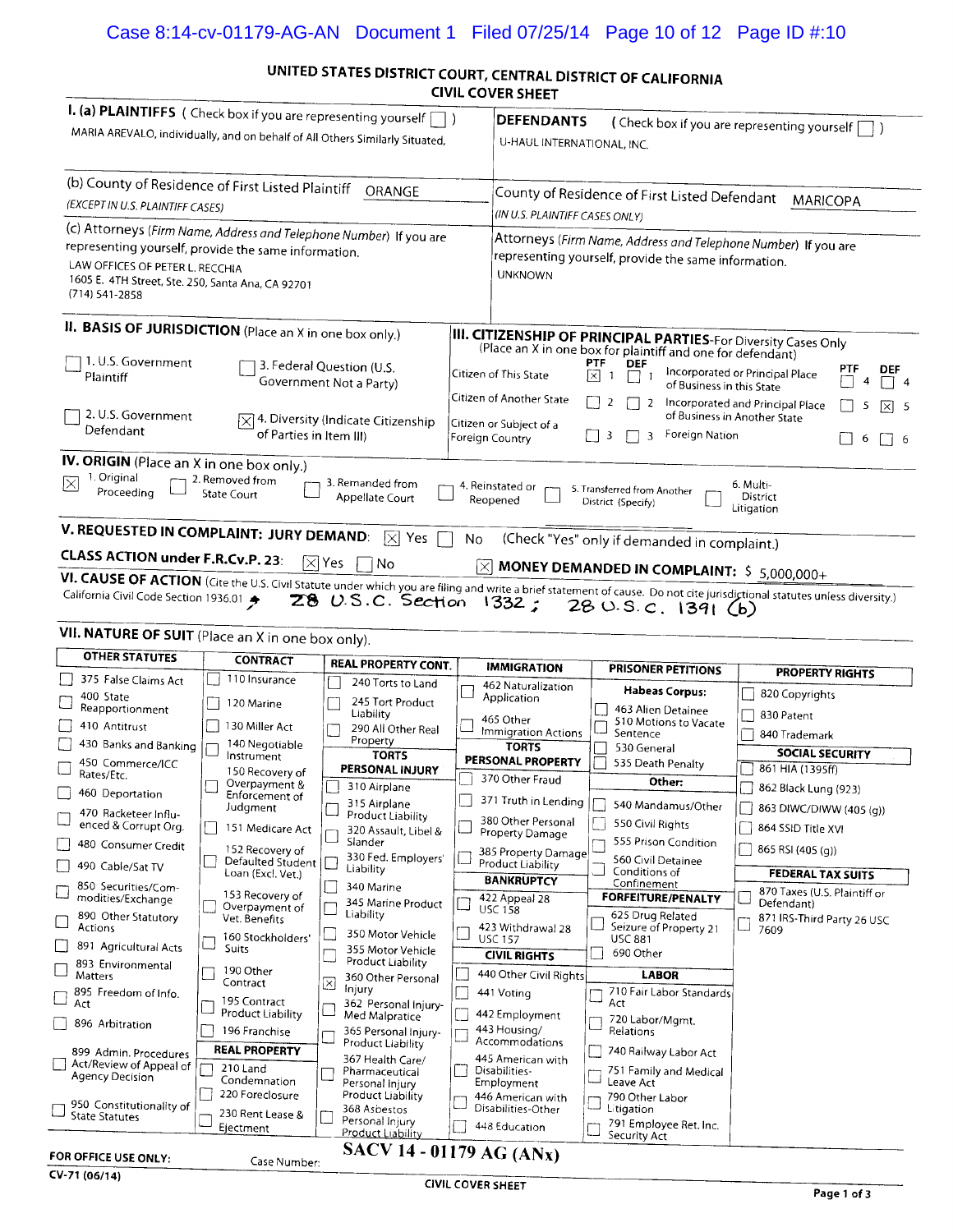### Case 8:14-cv-01179-AG-AN Document 1 Filed 07/25/14 Page 11 of 12 Page ID #:11

#### UNITED STATES DISTRICT COURT, CENTRAL DISTRICT OF CALIFORNIA **CIVIL COVER SHEET**

VIII. VENUE: Your answers to the questions below will determine the division of the Court to which this case will be initially assigned. This initial assignment is subject to change, in accordance with the Court's General Orders, upon review by the Court of your Complaint or Notice of Removal.

| <b>QUESTION A: Was this case removed</b><br>from state court?<br>Yes $\boxed{\times}$ No                                                                                                                                                                                    | STATE CASE WAS PENDING IN THE COUNTY OF:                                                                                                                                                                |                                                                                                                                                                                        |                                                                                                                                                                                                                                                                                            | INITIAL DIVISION IN CACD IS: |                                                                                                                                                                                                                                                                             |                                                                            |  |
|-----------------------------------------------------------------------------------------------------------------------------------------------------------------------------------------------------------------------------------------------------------------------------|---------------------------------------------------------------------------------------------------------------------------------------------------------------------------------------------------------|----------------------------------------------------------------------------------------------------------------------------------------------------------------------------------------|--------------------------------------------------------------------------------------------------------------------------------------------------------------------------------------------------------------------------------------------------------------------------------------------|------------------------------|-----------------------------------------------------------------------------------------------------------------------------------------------------------------------------------------------------------------------------------------------------------------------------|----------------------------------------------------------------------------|--|
| If "no, " skip to Question B. If "yes," check the                                                                                                                                                                                                                           | Los Angeles, Ventura, Santa Barbara, or San Luis Obispo                                                                                                                                                 |                                                                                                                                                                                        |                                                                                                                                                                                                                                                                                            |                              | Western                                                                                                                                                                                                                                                                     |                                                                            |  |
| box to the right that applies, enter the<br>corresponding division in response to                                                                                                                                                                                           | Orange                                                                                                                                                                                                  |                                                                                                                                                                                        |                                                                                                                                                                                                                                                                                            |                              |                                                                                                                                                                                                                                                                             | Southern                                                                   |  |
| Question E, below, and continue from there.                                                                                                                                                                                                                                 | Riverside or San Bernardino                                                                                                                                                                             |                                                                                                                                                                                        |                                                                                                                                                                                                                                                                                            |                              |                                                                                                                                                                                                                                                                             | Eastern                                                                    |  |
| QUESTION B: Is the United States, or<br>one of its agencies or employees, a<br>PLAINTIFF in this action?<br>Yes<br>$\vert \times \vert$<br>- No                                                                                                                             | B.1. Do 50% or more of the defendants who reside in<br>the district reside in Orange Co.?<br>check one of the boxes to the right                                                                        |                                                                                                                                                                                        | YES. Your case will initially be assigned to the Southern Division.<br>Enter "Southern" in response to Question E, below, and continue<br>from there.<br>NO. Continue to Question B.2.                                                                                                     |                              |                                                                                                                                                                                                                                                                             |                                                                            |  |
| If "no, " skip to Question C. If "yes," answer<br>Question B.1, at right.                                                                                                                                                                                                   | B.2. Do 50% or more of the defendants who reside in<br>the district reside in Riverside and/or San Bernardino<br>Counties? (Consider the two counties together.)<br>check one of the boxes to the right | from there.<br>from there.                                                                                                                                                             |                                                                                                                                                                                                                                                                                            |                              | YES. Your case will initially be assigned to the Eastern Division.<br>Enter "Eastern" in response to Question E, below, and continue<br>NO. Your case will initially be assigned to the Western Division.<br>Enter "Western" in response to Question E, below, and continue |                                                                            |  |
| QUESTION C: Is the United States, or<br>one of its agencies or employees, a<br>DEFENDANT in this action?<br>Yes $ x $<br>No                                                                                                                                                 | C.1. Do 50% or more of the plaintiffs who reside in the<br>district reside in Orange Co.?<br>check one of the boxes to the right                                                                        | YES. Your case will initially be assigned to the Southern Division.<br>Enter "Southern" in response to Question E, below, and continue<br>from there.<br>NO. Continue to Question C.2. |                                                                                                                                                                                                                                                                                            |                              |                                                                                                                                                                                                                                                                             |                                                                            |  |
| If "no, " skip to Question D. If "yes," answer<br>Question C.1, at right.                                                                                                                                                                                                   | C.2. Do 50% or more of the plaintiffs who reside in the<br>district reside in Riverside and/or San Bernardino<br>Counties? (Consider the two counties together.)<br>check one of the boxes to the right |                                                                                                                                                                                        | YES. Your case will initially be assigned to the Eastern Division.<br>Enter "Eastern" in response to Question E, below, and continue<br>from there.<br>NO. Your case will initially be assigned to the Western Division.<br>Enter "Western" in response to Question E, below, and continue |                              |                                                                                                                                                                                                                                                                             |                                                                            |  |
| QUESTION D: Location of plaintiffs and defendants?                                                                                                                                                                                                                          |                                                                                                                                                                                                         |                                                                                                                                                                                        | from there.<br>A.<br>Orange County                                                                                                                                                                                                                                                         |                              | В.<br>Riverside or San<br>Bernardino County                                                                                                                                                                                                                                 | C.<br>Los Angeles, Ventura,<br>Santa Barbara, or San<br>Luis Obispo County |  |
| Indicate the location(s) in which 50% or more of plaintiffs who reside in this district<br>reside. (Check up to two boxes, or leave blank if none of these choices apply.)                                                                                                  |                                                                                                                                                                                                         |                                                                                                                                                                                        | ×                                                                                                                                                                                                                                                                                          |                              |                                                                                                                                                                                                                                                                             |                                                                            |  |
| Indicate the location(s) in which 50% or more of defendants who reside in this<br>district reside. (Check up to two boxes, or leave blank if none of these choices<br>apply.)                                                                                               |                                                                                                                                                                                                         |                                                                                                                                                                                        | ⊠                                                                                                                                                                                                                                                                                          |                              |                                                                                                                                                                                                                                                                             |                                                                            |  |
| D.1. Is there at least one answer in Column A?<br>$\boxtimes$ Yes<br>If "yes," your case will initially be assigned to the<br>SOUTHERN DIVISION.<br>Enter "Southern" in response to Question E, below, and continue from there.<br>If "no," go to question D2 to the right. | No                                                                                                                                                                                                      |                                                                                                                                                                                        | D.2. Is there at least one answer in Column B?<br>Yes<br>$\times$<br>No<br>If "yes," your case will initially be assigned to the<br>EASTERN DIVISION.<br>Enter "Eastern" in response to Question E, below.<br>If "no," your case will be assigned to the WESTERN DIVISION.                 |                              |                                                                                                                                                                                                                                                                             |                                                                            |  |
| <b>QUESTION E: Initial Division?</b>                                                                                                                                                                                                                                        |                                                                                                                                                                                                         |                                                                                                                                                                                        |                                                                                                                                                                                                                                                                                            |                              | Enter "Western" in response to Question E, below.                                                                                                                                                                                                                           |                                                                            |  |
| Enter the initial division determined by Question A, B, C, or D above:                                                                                                                                                                                                      |                                                                                                                                                                                                         | INITIAL DIVISION IN CACD                                                                                                                                                               |                                                                                                                                                                                                                                                                                            |                              |                                                                                                                                                                                                                                                                             |                                                                            |  |
| QUESTION F: Northern Counties?                                                                                                                                                                                                                                              |                                                                                                                                                                                                         | SOUTHERN                                                                                                                                                                               |                                                                                                                                                                                                                                                                                            |                              |                                                                                                                                                                                                                                                                             | $ \blacktriangledown$                                                      |  |
| $\vert$ Do 50% or more of plaintiffs or defendants in this district reside in Ventura, Santa Barbara, or San Luis Obispo counties?                                                                                                                                          |                                                                                                                                                                                                         |                                                                                                                                                                                        |                                                                                                                                                                                                                                                                                            |                              |                                                                                                                                                                                                                                                                             |                                                                            |  |